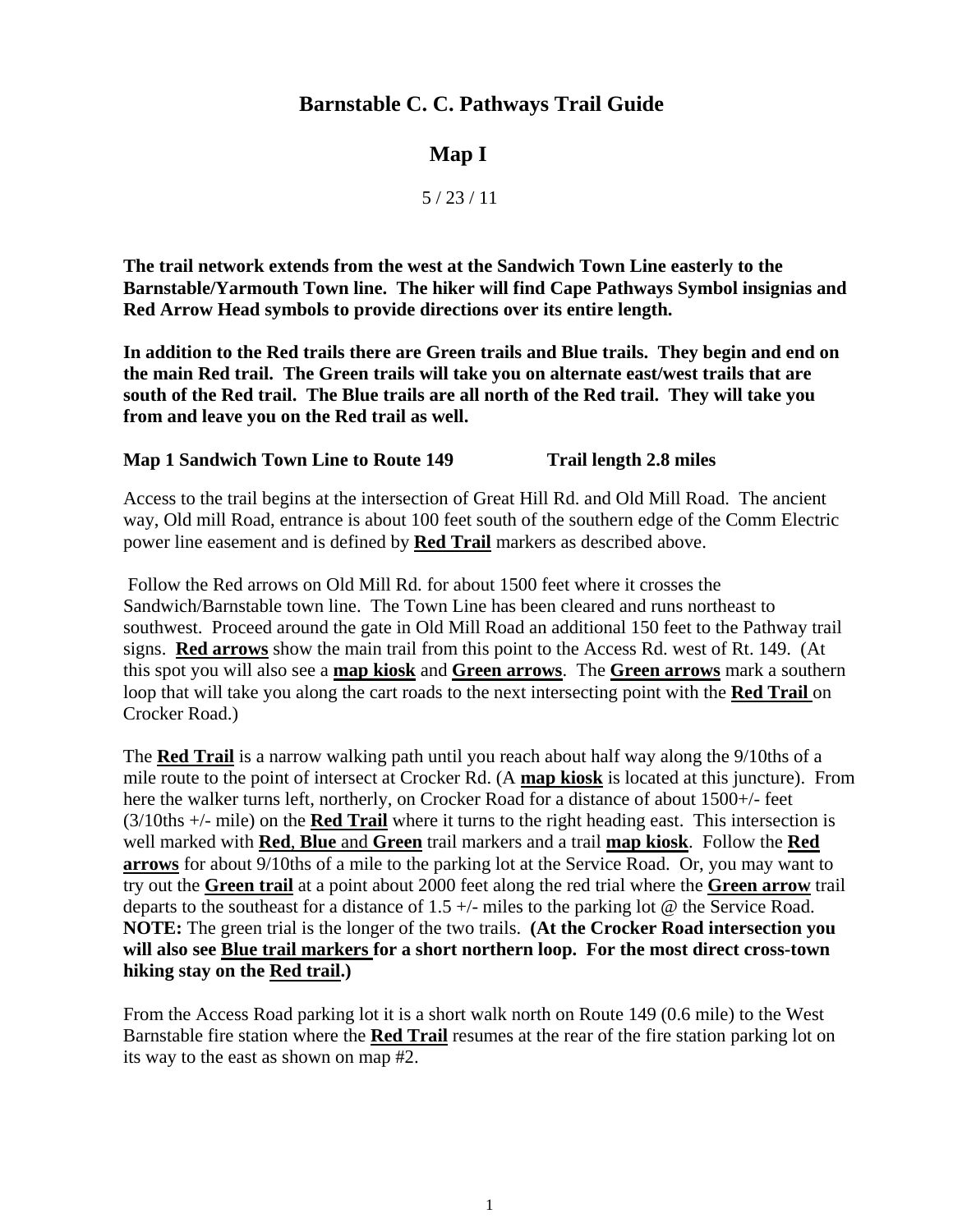## **Barnstable C. C. Pathways Trail Guide**

### **MAP II**

5 / 23 / 11

#### **Map 2. Route 149 to Cape Cod Community College Trail length 2.9 miles**

Beginning behind the West Barnstable Fire Station, a **map kiosk** defines the cross-town trail. Cape Cod Pathways markers and **Red arrow** trail markers will take you 4600 feet east to the Jenkins Preserve adjacent to the Bridge Creek Conservation Area. At the Jenkins Preserve parking area on Church Street, you will see **Blue** and **Red** arrows.

The **Blue arrows** indicate the local Bridge Creek north loop path (see map); a full round trip is about 1.5 miles +/-. To continue on the **Red trail** go south across Church Street into a parcel that is owned by the West Parish Church. Continue on this southerly trail next through a second parcel owned by the Barnstable Land Trust and then exits onto the southerly end of Shaw's lane at Parker Rd.

At Parker Road there is a cranberry bog on the left and a second bog directly across the street. Follow Parker Rd south (right) for about 1000 feet to the edge of the Mid Cape Highway where you will see **Red trail** markers on the left. Follow the **Red trail** markers, which run easterly and parallel with the Mid Cape Highway for 8/10ths of a mile +/- to a perpendicular path that goes in a northerly direction away from the Mid Cape Highway for 1300 feet. At that point you will encounter the intersection of the **Red Trail** with the **Blue loop trail**, either trail will take you 1200 to 1300 feet east to a cart road headed northeasterly to the point of rejoining of the **red and blue trails**. The cart road is Spruce Pond Road, an ancient Way, and will end at Plumb Street an additional 2700 feet to the east.

Go south (right) on Plum Street about 400 feet to the **Red trail** on the left that takes you along the northerly edge of the electric power easement for 450 feet to Oak Street.

Cross Oak Street to the **Red trail** markers and will take you along the northerly edge of the electric power line easement for 2000 feet. At this point, follow **Red markers** left on to a wellmarked old cart road trail that will continue another 1500 feet easterly to the rear of the YMCA parking lot and on to Route 132. From this point walk directly down the YMCA driveway and out to Route 132

Cross Route 132 to the Community College, via the most northerly driveway (directly opposite the YMCA driveway) onto the campus and proceed in a counter clockwise direction to parking **lot seven (# 7**) approximately halfway around the main campus circular driveway. The parking lots are all identified by numbers and located on the outer perimeter of the main driveway. The beginning of the Map Three eastbound trails begins at the rear of parking lots #7 (**Red Trail**) and Lot #5 (**Green Trail**).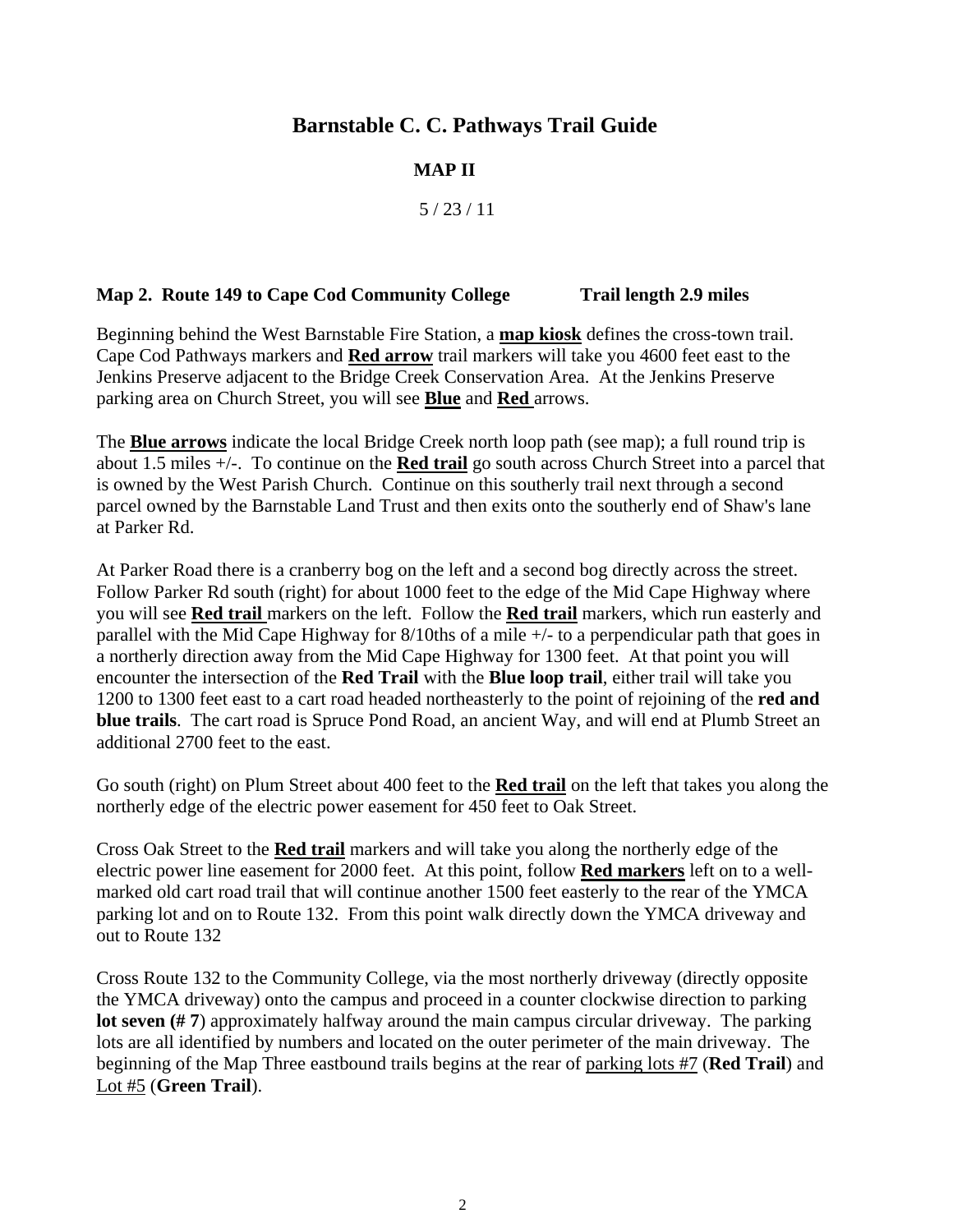## **Barnstable C. C. Pathways Map Guide**

# **Map III**

#### 5 /23 /11

**Map 3. C. C. Community College through Barnstable Village Trail length 4.2 miles**  The **Red trail** markers and a map kiosk are located on the backside of Parking lot #7 and #5 for the **Green** southern route. Either trail takes you east for a distance 1.2 miles, more or less to Aunt Hatch Lane. CC Pathways markers and **Red** arrows, are in place along the southerly leg of Aunt Hatch Lane. This leg of the trail will lead you to the west loop of the Old Jail Lane Preserve and on to the Parking lot.

At the junction with Aunt Hatch Lane there are also **Blue** trail markers as well as a **map kiosk** to assist you in your direction decisions. A left turn here will take you North for 600 feet  $+/-$  to a point of decision on Aunt Hatch Lane as shown on map 3. A second kiosk is available at this spot as well The **Blue** loop trail can take you Northwest out to Route 6A **or** by keeping right off Aunt Hatch Lane and heading east following the **Blue** markers you will walk through the most northerly section of the Old Jail Lane preserve and then south on the eastern loop of the Old Jail Lane Preserve trails where it intersects with the Red Trail about 500 feet west of the Old Jail Lane parking lot.

At the parking lot you will continue easterly across Old Jail Lane into Pine Lane (unimproved), follow **Red** markers for about 600 feet where there is an intersecting alternate-south loop trail on the right designated with **Green** markers. (See **\*** below)

To follow the **Red** arrows into Barnstable Village center, where public services are available, continue straight ahead on Pine Lane.

Leaving the village continue east, proceed to the **Red trail** at the Trayser "Coast Guard" Museum 400 feet east of the traffic light on Main Street. The cross-town **Red trail** markers are visible between the Old Jail and the Coast Guard Museum carriage shed at the rear of the property. This part of the **Red trail** will bring you 3500 feet to the south onto Braggs Lane across from Acre Hill Road. At Bragg's Lane, go left (east) and walk 1500 feet to Flintrock Road on your right.

#### **Note: At the traffic light, at Hyannis Road and Main Street hikers have the option of following the Blue trail down to the harbor on Millway and along the marsh on Commerce Road as shown on the map. Approximately a three-mile distance.**

**\***If you choose to avoid the village center, turn right off of Pine Lane **Red trail** and follow the **Green trail** markers (previously described) 1900 feet out to the Phinney's Lane and Old Hyannis/Barnstable Road intersection. Follow Old H/B Rd. to Braggs Lane on the left and continue east on Braggs Lane and you will pickup the **Red trail** markers opposite the paved Acre Hill Rd. Continue 1900 feet east to Flintrock Road as described above.